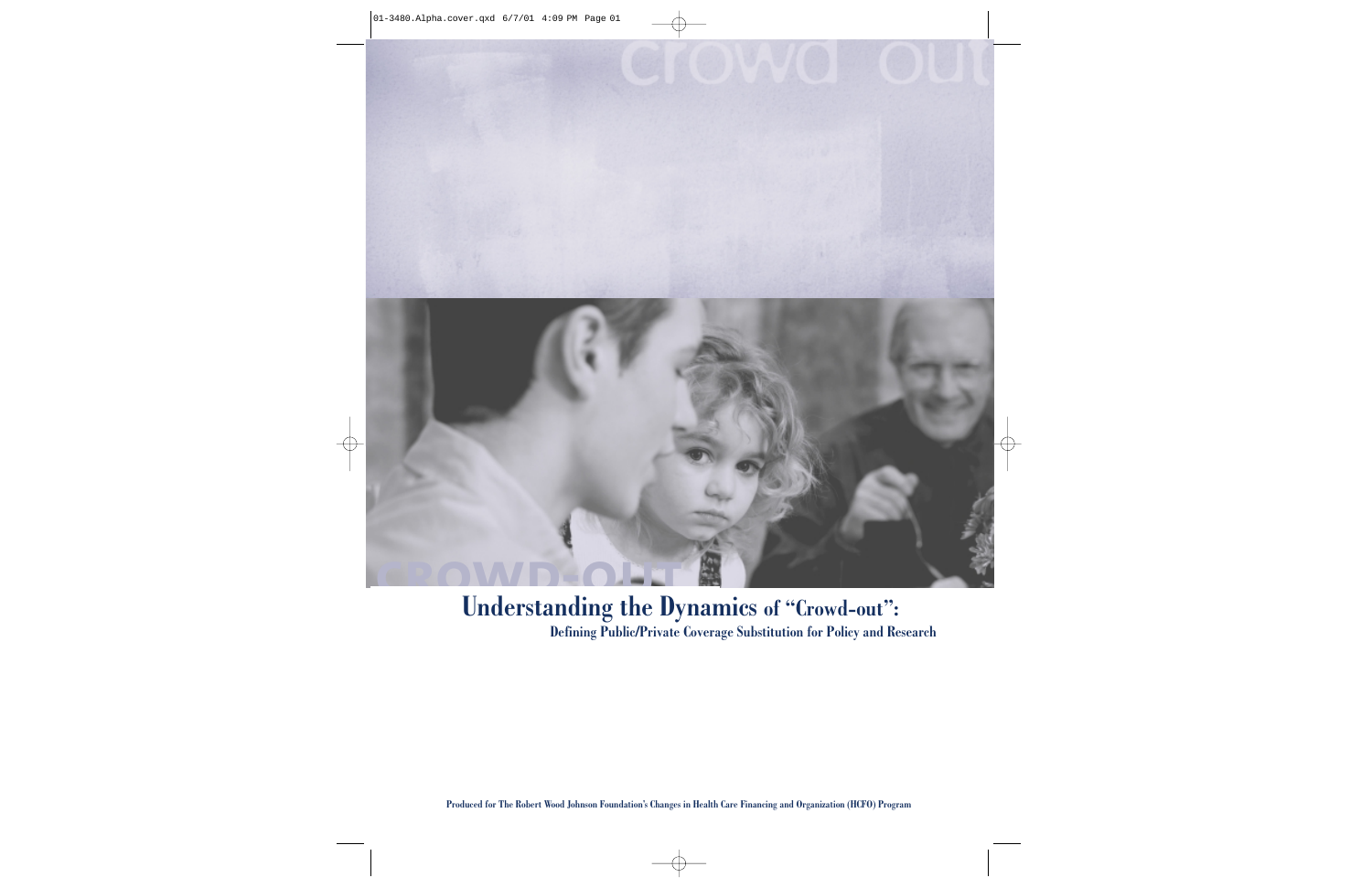# **Understanding the Dynamics of "Crowd-out":**

**Defining Public/Private Coverage Substitution for Policy and Research**

## Table of Contents

**crowd-out** LOWD-OU

| $\label{eq:introduction} \begin{minipage}[c]{0.9\linewidth} \textbf{Introduction} \end{minipage} \begin{minipage}[c]{0.9\linewidth} \textbf{Introduction} \end{minipage}$<br>$\vert 2 \vert$ |
|----------------------------------------------------------------------------------------------------------------------------------------------------------------------------------------------|
| Not All Substitution Should Be Seen as Crowd-out:<br>$\vert 3 \vert$                                                                                                                         |
| $\vert 5 \vert$                                                                                                                                                                              |
| <b>Estimating Crowd-out for Policymaking Purposes:</b><br> 7                                                                                                                                 |
| A Research Agenda for the Next Generation<br><b>10</b>                                                                                                                                       |
| Advancing the Field on Issues of Insurance<br>12                                                                                                                                             |
|                                                                                                                                                                                              |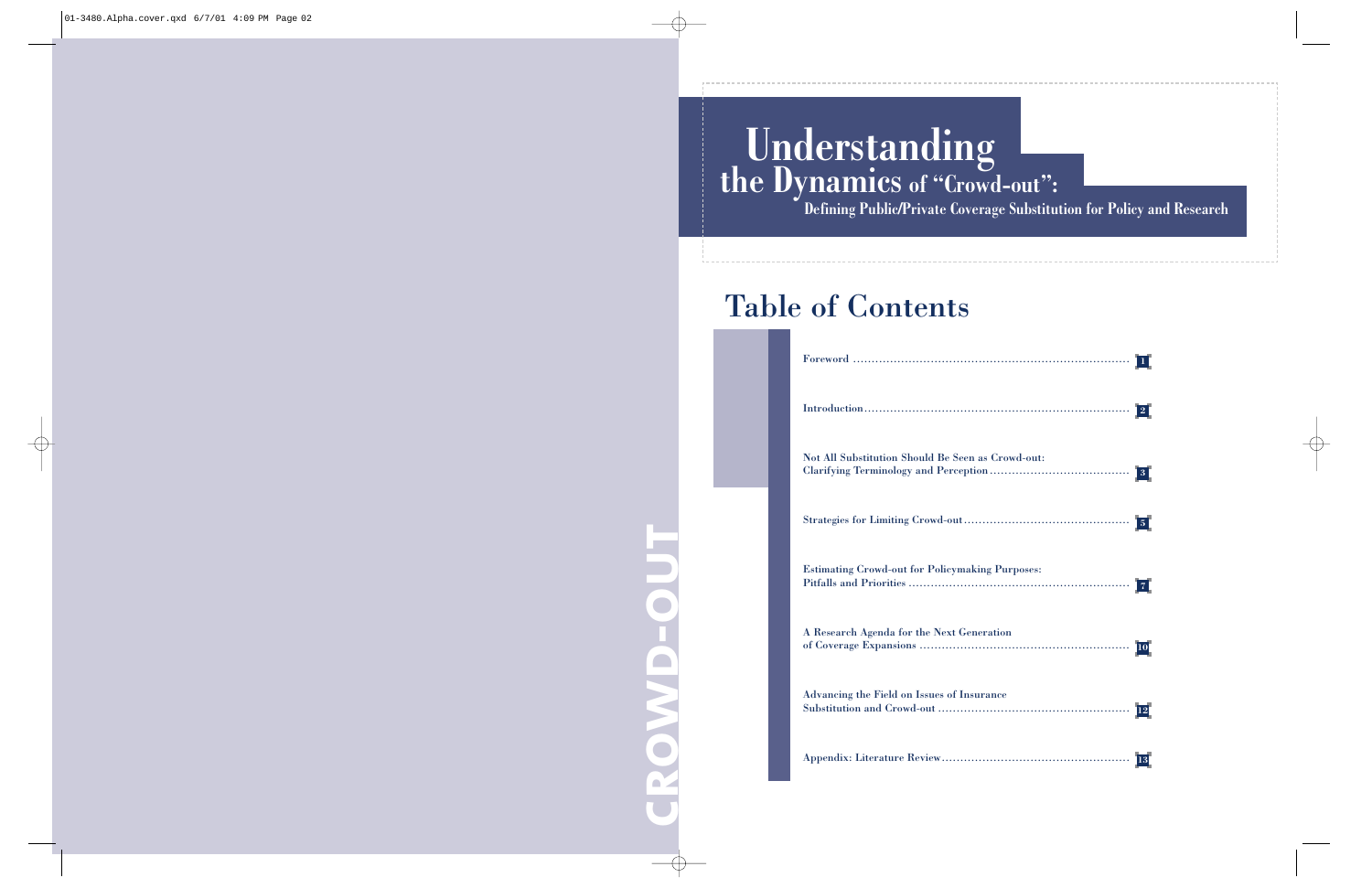# **Foreword**

Crowd-out—the substitution of public for private insurance—is a complicated issue that in recent years has become increasingly relevant to state and federal policymakers. The policy and politics of crowd-out entered the spotlight during the Medicaid expansions of the 1980s, and the 1997 enactment of the State Children's Health Insurance Program (SCHIP) focused renewed attention on the issue. Now, as states use their SCHIP funds to expand eligibility to include more, higher-income children and their families, policymakers are hungrier than ever for answers about how often crowd-out occurs and how much of it is acceptable in public programs.

For many policymakers, one of the most challenging aspects of expanding public insurance programs is striking the right balance between "take-up" and "crowd-out." On the one hand, their goal is to increase the number of eligible Americans covered by public insurance. On the other, they do not want to cast a net so wide that public resources "crowd out" coverage that people already have in the employer-based system.

Unfortunately, there are no perfect data to steer policymakers toward a clear, "correct" course of action. Estimates on the extent to which crowd-out occurs vary greatly, with some studies suggesting it accounts for about 15 percent of new Medicaid enrollment and others putting the figure as high as 50 percent. Limited data and methodological differences in the way coverage substitutions are defined and measured make it impossible to know which calculation is most accurate.

Assessing the policy implications of crowd-out is not straightforward either. Although policymakers tend to think of coverage substitution in negative terms—associating it with the misuse of limited public resources—the fact is that the costs of crowd-out have important benefits. For example, low-income workers who choose to substitute public coverage for their private insurance often do so because the public program provides access to continuous, comprehensive health care (including preventive services) that they could not otherwise afford.

Moreover, in some cases, the "cure" for crowd-out may be worse than the disease. Policies that deny coverage to people who have been privately insured in the past often leave many currently uninsured without health care, including those who have lost jobs or been dropped from an employer's plan because public funds became available.

Today, many states are finding that they can do more to help the nation's uninsured and underinsured by working with the private sector than without them. Oregon and Massachusetts, for example, are reimbursing firms for purchasing employer-based coverage. Maryland and Wisconsin are pursuing private coverage buy-in programs that subsidize premiums for employees who cannot afford their portions of employer-based plans. Other states are considering offering tax breaks to employers that sponsor insurance or are organizing purchasing co-ops to help small businesses negotiate for affordable benefits packages.

This report provides a framework for researchers and policymakers as they navigate through the complex maze of issues raised by coverage substitutions. It is a synthesis of information presented at a meeting held by The Robert Wood Johnson Foundation's *Changes in Health Care Financing and Organization* (HCFO) program. The meeting brought together stakeholders to discuss how to define, measure, and analyze crowd-out, and identified salient questions for future research to address as policymakers design the next generation of coverage expansions.

In the end, deciding whether—and how much—crowd-out is acceptable in public programs boils down to making a value judgment. Considering crowd-out forces us to examine the fundamental purpose of public insurance programs. Although this report does not offer easy answers for policymakers, it helps them ask the right questions.

anne K Gauthér

Anne K. Gauthier Program Director

**crowd-out**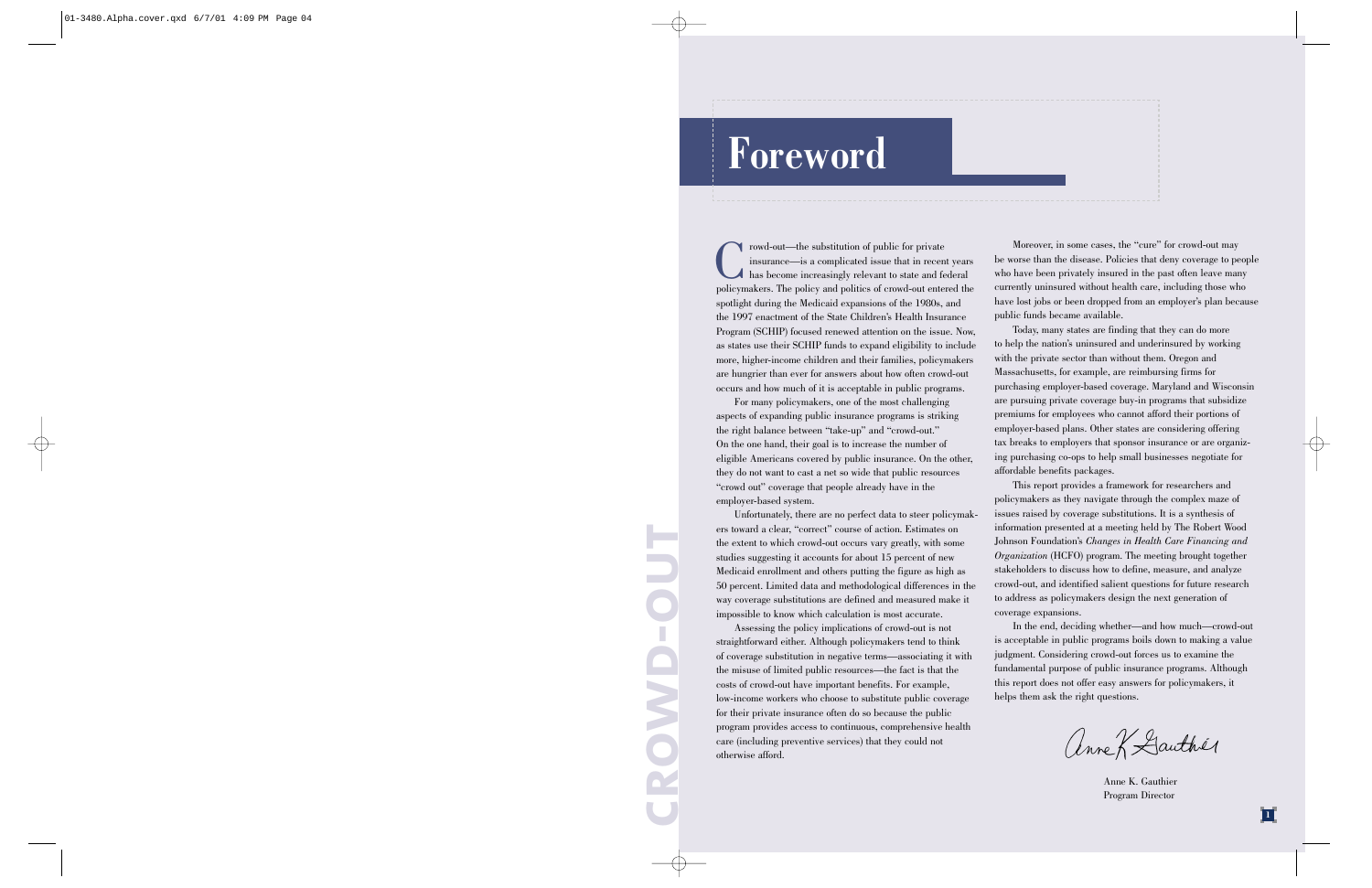# **Introduction**

While the question of how to deal with America's growing uninsured problem makes headlines daily, designing and implementing policies that will provide health care coverage to the uninsured are enormous tasks frought with political and practical challenges. High on that list of challenges is how to use finite public resources to provide cost-effective coverage to the most people. Is that challenge being met, however, when public dollars are used by low-income children and families with access to private coverage? There are many reasons why a family might forgo private health coverage to enroll in a publicly funded program, but the <sup>p</sup>henomenon of substituting publicly funded insurance coverage for privately paid coverage has been labeled as "crowd-out."1

Though simple on its surface, crowd-out raises many questions, including: 1) how much crowd-out is acceptable in a public program; 2) what policy measures are effective at controlling crowd-out; 3) are all rationales for substituting public for private coverage equal when determining a program's cost-effectiveness; and 4) how might policymakers rank the priorities of efficiency and equity to improve health status? These questions came up in the 1980s with Medicaid expansions, and more recently with the State Children's Health Insurance Program (SCHIP). They are now taking on a new significance as states look toward the next generation of SCHIP. Many states either have begun, or are considering, using SCHIP funds for family coverage by expanding eligibility levels for parents. In addition, some states have applied for and received waivers to use SCHIP resources to subsidize employer-sponsored insurance (ESI). Granted, these mechanisms illustrate SCHIP's ability to respond to today's uninsured population, but they also add to the complexity associated with monitoring crowd-out.

While the flexibility inherent in SCHIP's authorizing legislation makes it somewhat easier for states to target their policies toward a greater proportion of the working uninsured, there is a catch: the higher the SCHIP eligibility climbs, the greater the possibility of interaction between the public and private insurance markets, the greater the potential for, and the more difficult it will be to measure, crowd-out.

The objective of this report is to help policymakers understand the complex questions inherent in expanding subsidized health insurance coverage to people with incomes above Medicaid eligibility levels. For instance, should policymakers be concerned when private insurance is dropped for public coverage and better benefits? Should a program strive to offer more affordable and stable insurance in addition to expanding rates of insurance coverage? What role does outreach play in increasing enrollment in the targeted program and other programs? At what point does the administrative cost of keeping children who are or could be privately insured from enrolling in the program exceed the cost of allowing them to enroll? And finally, do we measure SCHIP's success by the total number of children it has covered, or by how many previously uninsured children it has covered?

States are now feeling pressure from two sides. Though they want to refine both their SCHIP plans as well as other policies for covering uninsured parents, children, and childless adults, they are also facing new and greater budgetary pressures than in most of the last decade. As the consequences of policy decisions become ever more costly, research that can inform policymakers on public program expansions and coverage substitution dynamics may be helpful in the program design process. In the following pages, this report will:

- Describe variations in behavior that may or may not be considered crowd-out;
- Summarize the seminal research on the subject, paying particular attention to how research has defined crowd-out and how these definitions have affected the estimates;
- Explore program design and its implications for achieving policy goals;
- Illustrate the difficulties of estimating crowd-out; and
- Suggest questions—and the data that may be used to answer them—about coverage and insurance substitution for researchers to consider as they inform the policy process.

**crowd-out**

### **Not All Substitution Should Be Seen as Crowd-out: Clarifying Terminology and Perception**

hen the SCHIP program was first signed into law in 1997, analysts estimated that it would lead to individuals dropping out of private insurance programs to enroll in the (presumably less expensive) public program.2 There was also the concern, though not as widely studied, that employers who offered private group coverage and employed a high percentage of low-income workers would either drop their insurance offerings or make them more expensive to encourage their workers to enroll in the public program. The argument is that a public program not effectively using finite public resources could result in fewer improvements in overall health status and access to care, providing the lesson that sometimes the most well-intentioned

public policy may create perverse incentives and ultimately undermine the goal of that policy. But whether one perceives insurance substitution—and the implications such substitution could have on public resources and private markets—as the result of such perverse incentives depends on two measures: the perceived goal of the public program, and the magnitude of the substitution taking place. Analysts tend to agree that the question is not if substitution or crowd-out is taking place as a result of publicly subsidized health coverage, but rather how much substitution is acceptable.

Furthermore, are the drawbacks of broadly defining a program preferable to the drawbacks of targeting a program too narrowly and not allowing it to achieve its goals?3

In policy circles, crowd-out has a distinctively negative connotation and implies wasting precious public resources. There can be a number of different factors, however, motivating low-income families to choose public coverage over private

coverage. Furthermore, within the private coverage arena, there may be different motivations and outcomes depending on whether one is enrolled in group or non-group coverage. The following scenarios help illustrate the incentives behind certain coverage substitutions, demonstrating that the crowd-out label may be applied to several behaviors that do not constitute direct coverage substitution.

**Substituting Public Coverage for Non-group Coverage:** A parent drops his or her dependent's enrollment in an individual private coverage plan to enroll in SCHIP. Studies indicate that a high percentage of families who purchase non-group coverage do so because they have children with special needs. If the premiums and copayments associated with this coverage

**As the consequences of policy decisions become ever more costly, the importance of research that can inform policymakers on public program expansions and coverage substitution dynamics may be helpful in the program design process.**

> are prohibitive—which is more likely than not—should it be considered crowd-out when the family signs up for less expensive (and perhaps more comprehensive) SCHIP benefits?

**Substituting Public Coverage for Group Coverage:** In the group market the issues are somewhat more complicated, <sup>g</sup>iven the interaction between employees' and employers'

 Defined by the Agency for Healthcare Research and Quality (AHRQ) as "a phenomenon whereby new public programs or expansions of existing public programs designed to extend coverage to the uninsured prompt some families with privately insured persons to drop their private coverage and take advantage of the expanded public subsidy."

 $^2\,$  Though a public program, states are mandated to charge SCHIP enrollees whose income is above a certain level of poverty a premium to enroll in the program. This is designed to: a) reduce crowd-out, and b) make SCHIP mimic private insurance and thereby reduce the stigmatization that some say occurs in the Medicaid program.

 $3$  "The View from Here: Medicaid Crowd-out and the Inverse Truman Bind," by Kathy Schwartz, Inquiry, Spring 1996.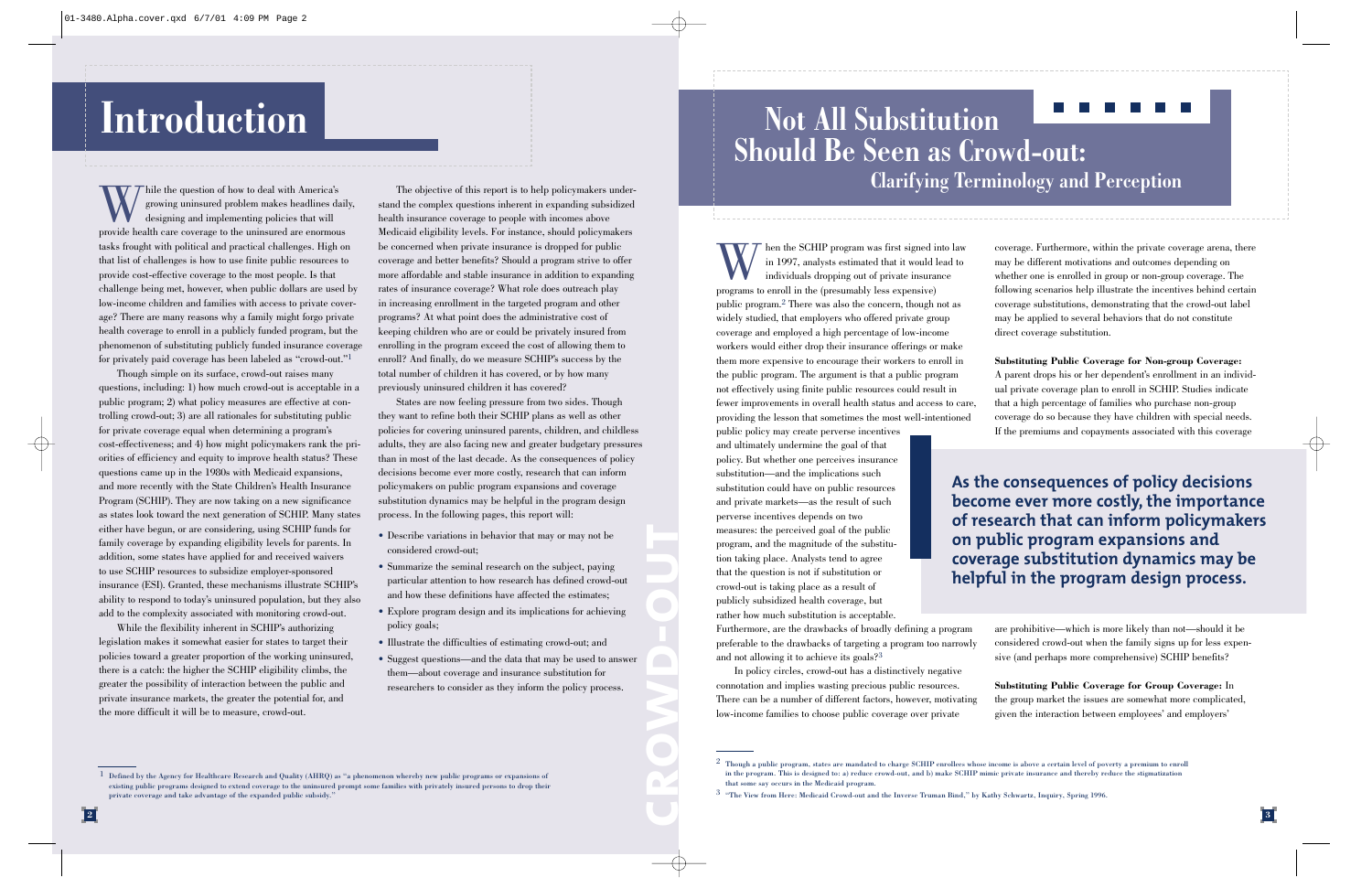decision-making behavior. For example, most would agree that a low-wage employee who drops his/her high-premium, employer-sponsored dependent coverage to enroll in a SCHIP program that offers greater benefits at a lesser cost is not contributing to crowd-out. However, if an employer with many employees whose incomes make their families eligible for SCHIP decides to stop offering dependent coverage (or ESI altogether), the likelihood increases that public resources might be spent on people who may not need them.

**Benefit-driven Substitutions:** Setting aside the group vs. non-group market dynamics, there is the underlying issue of how a private benefits package may motivate enrollment in a

**Questions on the effectiveness of publicly funded coverage must take into account the avenues by which outreach efforts are being made to bring eligible individuals into the system.**

public program. Take, for example, a pregnant woman who drops a catastrophic private plan that does not include pregnancy and delivery benefits to enroll in public coverage. If the private coverage required a woman to pay for pregnancy and delivery benefits out-of-pocket, there is a chance she would not get the necessary prenatal care, or she would get it through a publicly funded health care source. The same would likely be true of the delivery. Either way, there will be high public costs, particularly if she forgoes prenatal visits due to associated costs. If she chooses instead to enroll in public coverage, would her actions be measured as crowd-out?

**Maintaining Child's Enrollment in Public Coverage After Change in Employment:** One of the characteristics of the Medicaid-eligible, and to some extent the SCHIP-eligible, population is relatively unstable employment. Thus, it is not uncommon for a child who is enrolled in a public program to have access to private group coverage for various periods. Given the instability of that access, however, it would make sense both from an economic and from a public health perspective to allow that child to remain enrolled in a public program rather than risking bouts of uninsurance. Are the periods during which the child is enrolled in a public program, but the family has access to group coverage, to be considered crowd-out?

> Many such scenarios occur daily, making the design of a public insurance program that targets the uninsured a difficult task. Understanding why coverage shifts occur becomes all the more important for policymakers, health advocates, and employers.

Finally, some additional terms may be helpful insofar as they guide policy decisions. Substitution initiated by an individual can be categorized

as "opt-out," since it is the individual choosing to leave a privately subsidized plan to enroll in a publicly subsidized plan. Conversely, when an employer ceases to offer group coverage (for employees and/or their dependents), or raises cost-sharing to unaffordable levels knowing their employees may be eligible for public coverage, the behavior may be labeled "push-out." In considering these behaviors, the motivations behind them, and solutions for increasing insurance rates, policymakers must weigh important financial and political considerations. **crowd-out**

# **Strategies for Limiting Crowd-out**

To maximize limited public resources, the crowd-out limiting strategy needs to be appropriate to the behavior it is trying to control. Each policy option carries with it specific incentives for either the employer or the individual, and the strengths and weaknesses of these strategies rest upon pushing the correct buttons. Policymakers need to be mindful of whose behavior will be affected by the various incentives and of the impact those strategies will have on other facets of the health care market, both public and private. Two broad categories of strategies that motivate the substitution decision have been identified for dealing with potential substitution: direct and indirect.4 Direct strategies attempt to motivate enrollee behavior ("opt out") by making the public program appear less attractive to the target population. These strategies, which would be written into a state's program plan, may include eligibility restrictions based on current insurance status or time spent uninsured, and/or mandatory premium contributions. Indirect strategies seek to motivate employers either to begin or continue offering accessible and affordable benefits for families and dependents, thereby making private insurance purchases an attractive option for those eligible for public insurance (limiting "push out"). These indirect strate<sup>g</sup>ies include subsidizing employees to make premiums for group coverage more affordable (e.g., Maryland); establishing purchasing cooperatives for small businesses so they can provide their employees with coverage; reimbursing firms for their purchase of employer-sponsored coverage (e.g., Oregon and Massachusetts); and establishing an employer tax credit that would encourage employers to offer benefits to their employees or allow employers to deduct the cost of premium payments.5

There are trade-offs associated with each type of strategy. Direct interventions are more commonly used and have an evaluated track record, so it is easier for policymakers to determine the probable effects of their use. In addition, administrative data collected via these interventions may ultimately be helpful in studying coverage expansions and their effects on the health care system. However, both the administrative costs and the public health costs associated with restricting a program based on insurance status can be prohibitively high.

. . . . . .

There are a number of benefits to designing a program that uses indirect interventions, foremost among them the fact that they may be more successful in achieving expanded coverage and introducing more people into the employer-based, private system. Yet, given the high uninsurance rate, justifying the use of public funds for employer subsidies to make coverage more affordable for those who arguably already have financial access to insurance could be politically difficult. There are at least two sides to the debate: is it fair to those who do not haveaccess to private coverage to spend public funds in order to shore up systems that are only available to those above a certain income with access to private coverage? Or is it smart health policy for the government to support the private employer-based market and improve systems of private coverage for the working uninsured? Beyond ESI subsidization are strategies that involve tax incentives for small businesses or businesses that employ a majority of low-wage workers to offer group coverage, and subsidization of individual insurance purchases. Again, these may be politically risky, but could achieve success in expanding coverage.

 $^4$  "Examining Substitution: State Strategies to Limit Crowd-out in the Era of Children's Health Insurance," by Anna Fallieras, Mary Jo O'Brien, Susanna Ginsburg, and Amy Westpfahl of the Lewin Group for the Office of Health Policy of the Office of the Assistant Secretary for Planning and Evaluation, United States Department of Health and Human Services, December 9, 1997. (http://aspe.hhs.gov/health/reports/hinsubst/front.htm) 5 Ibid.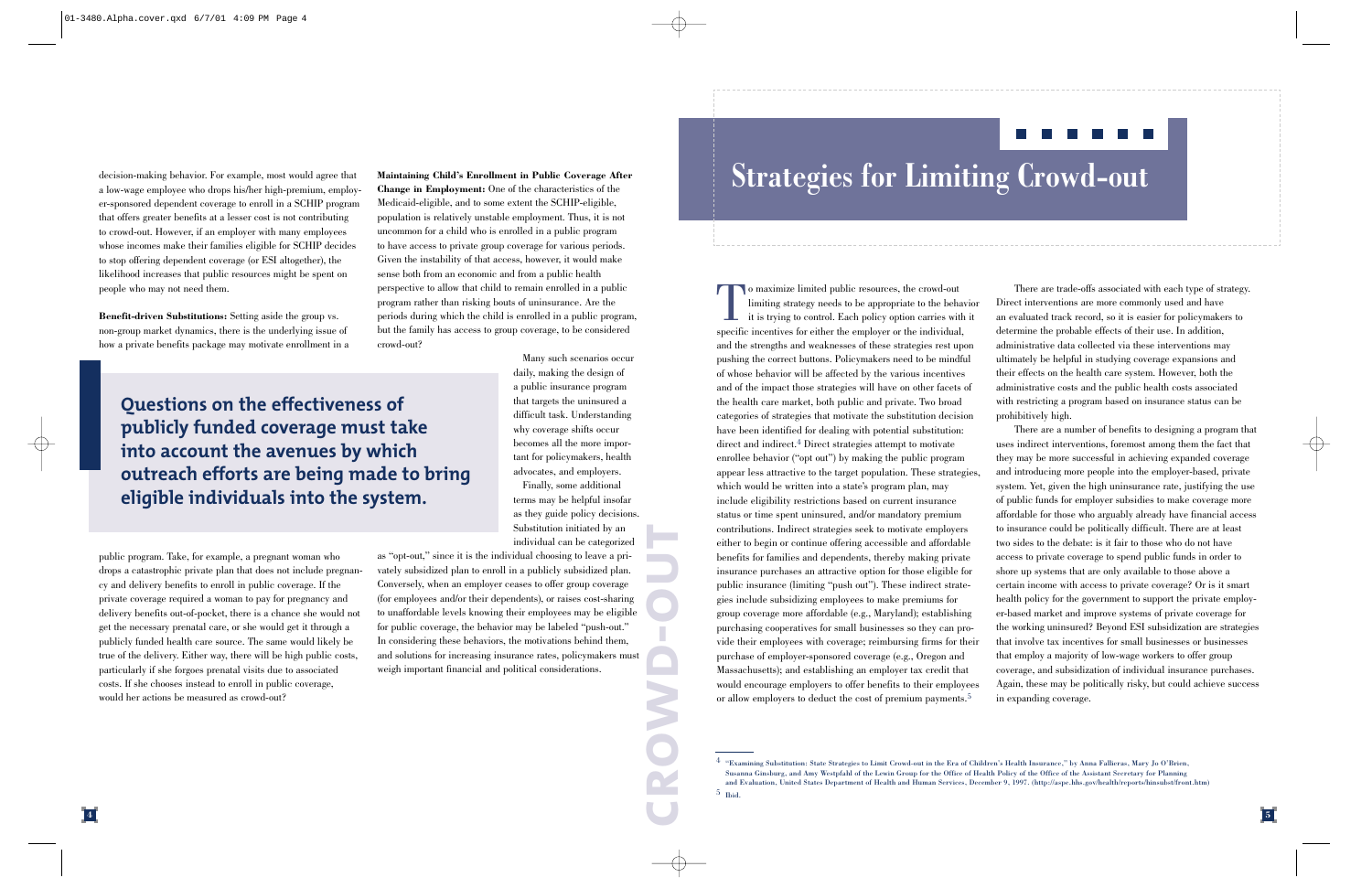**Analysts tend to agree that the question is not if crowd-out is taking place as a result of publicly subsidized health coverage, but rather how much substitution is acceptable.**

The question is: where should finite resources be spent? Are they best spent by covering those who could not access coverage, or would they be better spent enrolling more eligible individuals, even if it means including some individuals who theoretically have access to private coverage? Are crowd-out limiting strategies worth the administrative effort and the possible public health costs? And finally, how does the issue of equity within the un- and underinsured population play into these questions?

#### **Making the Connection: Ensuring the Policy Strategy Matches the Programmatic Goal**

At the core of the crowd-out debate is whether finite public resources are being used to provide services to certain individuals (in this case, those with access to private coverage) at the expense of others (those without access). However, an examination of current insurance rate statistics makes it clear that outreach, rather than crowd-out, may have a more significant effect on the uninsurance rates. According to the most recent data (1999) there were 10.8 million uninsured children living in the United States, down from 11.9 million in 1998.6 Without downplaying the success of this decline, the fact remains that 6 million of those still uninsured are eligible for Medicaid and/or SCHIP.7 There is no doubt that a large deter-

minant of how well a public program meets its goals is inherent in the success of its outreach efforts. Thus, within the context of crowd-out, it would be presumptive to question the effective ness of publicly funded coverage without taking into account the extent to which outreach efforts were made to bring eligible individuals into the system. While it is arguably important to design programs that limit crowd-out, policymakers need to support outreach and enrollment activities that, as evidenced

by the dropping number of uninsured, help ensure that<br>programmatic goals are met.<br>There is a question about the potential ripple effects<br>of outreach on the interaction between public and private<br>coverage following enrollme program caseloads: if an individual's or family's first entry into health care coverage is through a public program, what will happen when that person or family has access to employer coverage? Will they take that coverage, or continue to be covered by a public program where they incur less out-of pocket expense? Thus, the implications of outreach, like those of the programs themselves, are more complex than they appear on the surface.

### **Estimating Crowd-out**  <u>Film Film Film</u> **for Policymaking Purposes: Pitfalls and Priorities**

State legislatures and members of the research community put a great deal of effort into estimating the crowd-out effects of publicly funded coverage expansions. At the federal level, the SCHIP statute requires that states develop their SCHIP plans with crowd-out-limiting strategies in mind. Furthering this effort, HCFA mandates that states include some means of measuring (and limiting) the percentage of children enrolling in SCHIP who were previously covered privately. Many in the research and policy communities have learned, however, that determining the existence of a causal relationship between the public program and changes in insurance enrollment is not as straightforward as it sounds. This is further complicated by the fact that many low-income families frequently experience transitions in insurance status, moving from uninsured to Medicaid-covered to SCHIP-covered. As policymakers look for evidence of what strategies work and do not work for providing the most benefits to the most needy (whether defined by income or by current insurance status), researchers are trying to estimate the impact not only of insurance expansion policies, but also of crowd-out-limiting strate<sup>g</sup>ies, to understand better their impact on both public health care financing and on public health itself.

#### **Estimation Difficulties**

**crowd-out**

There are rarely perfect data available for studying any issue, and crowd-out is no exception. Up to the last few years, the data have centered on Medicaid expansions. This precludes researchers' abilities to examine some of the more complex lingering questions, namely the effects of premium costs, benefits, provider networks, etc., on public/private coverage substitution. In today's rapidly changing environment, where states are

experiencing budget pressures unlike any they have known for

the last five years, measuring the effects of public program expansions on crowd-out are especially relevant. But for utility's sake, these estimates must be able to account for a number of difficult-to-measure variables: whether individuals or families moved directly from private insurance into Medicaid; whether these individuals intentionally disenrolled from private coverage, or lost that insurance through a change of employment, loss of income, or other factors; whether families have had consistent coverage over a 12-month period; and finally, whether the benefits offered through Medicaid or SCHIP were broader, more stable, and more affordable than those provided through private means.

#### **Evaluating the Effects of Coverage Expansion Programs: What Are the Appropriate Data?**

The predominant data sources for studies done in the late 1980s to mid-1990s were Medicaid administrative and claimsdata, the Current Population Survey (CPS), the National Longitudinal Survey of Youth (NLSY), and the Survey of Income and Program Participation (SIPP). In recent years, however, more detailed data collection efforts have ensued due to recognition that the traditional data sources left gaps in what could be evaluated. In addition to the question of what type of data will meet researchers' needs—survey data, administrative data, claims, case study data, or a combination of any or all there is debate over whether the best data for studying this issue is to be found at the federal, state, or community levels. Finally, there are the issues of what it will cost to produce the best data sets for studying crowd-out, how the need for reliable and informative estimates can be balanced with that cost, and whether the time needed to produce these data will cancel out their effectiveness.

 $^6$  Children's Defense Fund, "Key Facts: Children's Health Coverage in 1999." www.childrensdefensefund.org/health-start-chip-keyfacts.htm.

 $^7$  Children's Defense Fund, "Unspent 1998 Federal CHIP Funding." www.childrensdefensefund.org/health\_articles\_98chipfund.htm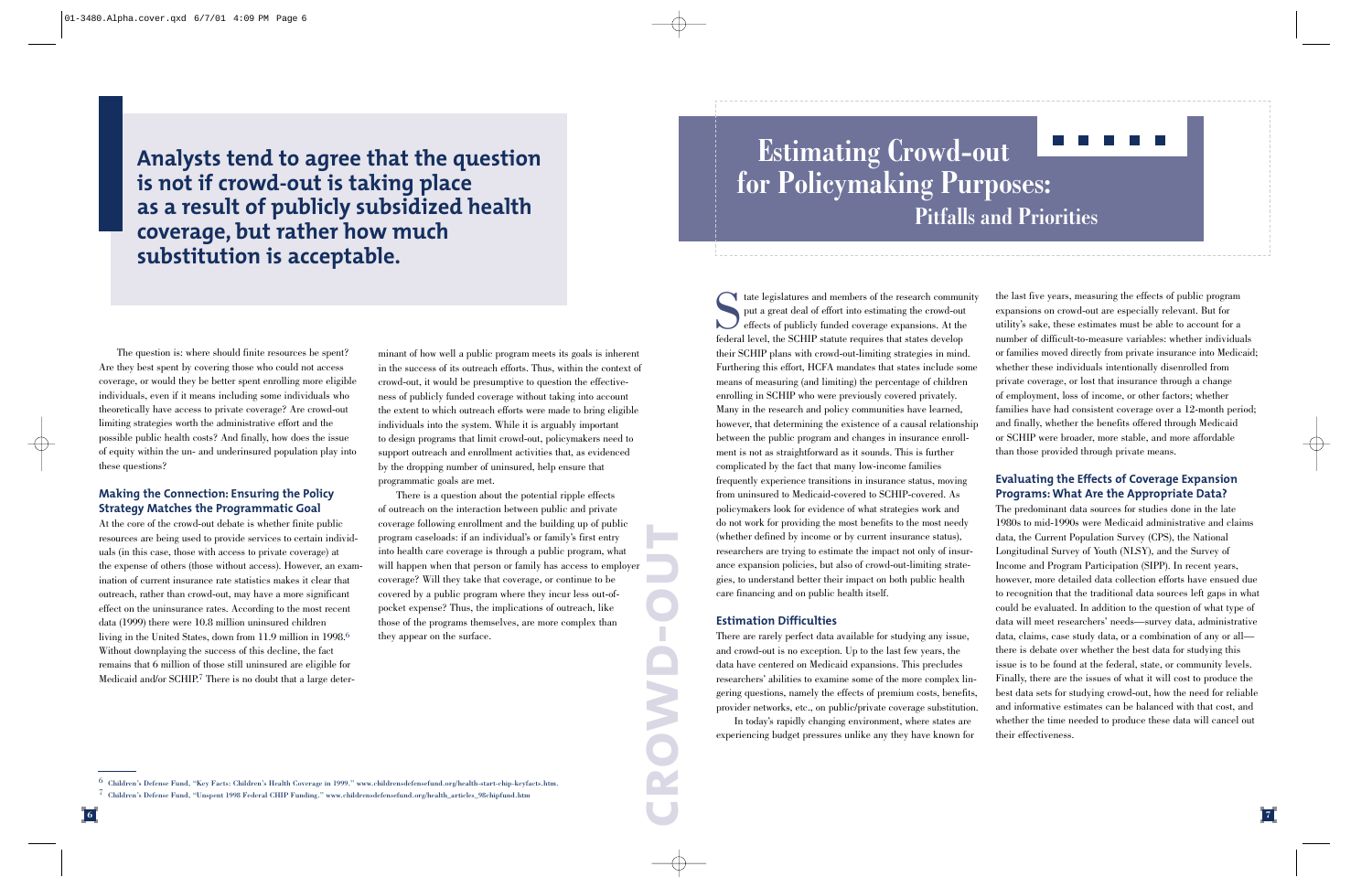The following section informs this debate by examining the:

- data sampling area (state or national);
- type of data (survey, administrative, or case study); and
- collection timeframe (cross-sectional or longitudinal).

Following this discussion is a description of data currently available that may be useful in charting a path toward evaluating the second generation of coverage expansion initiatives and their effect on decreasing uninsurance rates and improving health status for low-income populations.

#### **The Data Debate: National vs. State**

There are a number of difficulties in using population data to assign some level of causality between a policy intervention and consumer or employer behavior. Estimates produced using state-level samples may not be generalizable to a national population, and vice versa. The myriad variables—regulatory, demographic, economic, and social—make producing low-cost, quick-turnaround estimates of the percentage of privately covered individuals choosing public coverage a daunting task. Currently, researchers can use a number of national surveys to conduct these studies, including the Current Population Survey (CPS), the Medical Expenditure Panel Survey (MEPS), the Community Tracking Study (CTS), the National Survey of America's Families (NSAF), and the 1993 National Employer Health Interview Survey (NEHIS). State-specific data are available through states' Medicaid enrollment and claims data and their HCFA-mandated SCHIP evaluations, the Urban Institute's Assessing the New Federalism project, and other state agencies that either are involved in overseeing health coverage programs or might have complementary data to study the issues pertaining to enrollee behavior in those programs.

Although national-level data lack relevant state-level variables, many argue that there are still important issues that they can address. This becomes particularly important when one considers the time and expense involved in collecting multiple state-level data through surveys or administrative files. Relying solely on national samples, however, may well leave information gaps. Each state has to deal with many political and policy-related issues that are likely not accounted for in data based on a national sample. On the other hand, there is a recognition of how valuable it can be to conduct studies using

national data, given the need for assessing national trends that go beyond local, state, or regional differences. Perhaps the most daunting issue in using national-level data is confidentiality. Even the best, most comprehensive national data sets, such as the MEPS, are beset by confidentiality restrictions that may limit their feasibility for answering current questions.

#### **Cross-sectional vs. Longitudinal Data**

There is some debate over the merits of studying substitution using data that illustrate one point in time, versus studying changes in the same population over a period of time. Equally important to whether one uses national or state-specific data is the need for data that allow researchers and policymakers to establish a "counterfactual," or what would have happened to the population in question had a policy intervention not been implemented. Longitudinal data sources and models are considered more adept at extracting the predictors of substitution behavior and can answer more questions about health care utilization, access, and costs before and after implementation of and/or enrollment in a public program. Due to its national sample and its ability to be used longitudinally to some extent, the CPS is one of the most widely used data sets for studies of crowd-out. There are, however, three factors that preclude its efficacy in certain situations: 1) changes were made to the CPS population weights, questions, and survey methods in 1990, and every year following since 1993; 2) the questions are "generic" in nature, meaning they do not provide detailed information on local- and/or state-specific differences; and 3) the meaning of the questions tend to change subtly depending on the order in which they are asked. On a positive note, \$10 million was spent in FY 2000 to institute a number of improvements that would address the noted weaknesses prior to the next fielding. Among these improvements will be an increased sample size and a decreased standard error. One goal is to make estimates of children's insurance participation more reliable.

#### **Selected Data Resources Currently Available**

**National Survey of America's Families (Urban Institute):** Data from the large-scale, National Survey of America's Families (NSAF), part of the Urban Institute's Assessing the New Federalism (ANF) project, includes national and state-specific information for 13 states on insurance status, health status, access, etc. The first round of data was collected before 1997, when SCHIP was implemented, and the second round was collected in 1999.

These data may enable researchers to: 1) describe changes in levels of private coverage and public coverage; 2) compare states that implemented large Medicaid expansions to those with smaller expansions; and 3) compare stand-alone SCHIP programs to Medicaid expansions. The ANF project also enables examination of questions on how the uninsured behave in light of availability of new public programs, and to a limited degree, on how employers behave vis-a-vis publicly funded programs. One limitation of these data is that while they can account for who had employer-sponsored insurance, there is no information on premiums charged to employees for their insurance or for dependent coverage.

**The Robert Wood Johnson Foundation's Employer and Family Health Insurance Surveys (RAND):** The Robert Wood Johnson Foundation's (RWJF) Employer and Family Health Insurance Surveys were first conducted in 1993 in 10 states. The employer survey collected baseline employer data including information about the employer, including firm size and industry; the workers at the business, such as the wage distribution; and health insurance benefits offered by the employer, such as employers' premium contributions. The household survey collected data on insurance status, health status, and health care use. In 1997, RWJF sponsored a national survey of employers, collecting information similar to that obtained in the 1993 survey. Data from these surveys is available from the Inter-University Consortium for Political and Social Research (ICPSR) at the University of Michigan.

**Medical Expenditure Panel Survey (AHRQ):** The 1996 Medical Expenditure Panel Survey (MEPS) collected data on employer contributions to premiums, premium costs, and benefit design through two sources: the MEPS Household Component, linked to household respondents' employers, and the MEPS Insurance Component, a nationally representative survey of establishments. The household component of the survey includes data on demographic characteristics, health conditions, health status, use of medical care services, charges

## **A New Resource for States**

With support from The Robert Wood Johnson Foundation, the University of Minnesota's School of Public Health now operates a research unit called the State Health Access Data Assistance Center (SHADAC), designed to assist states in collecting data on the uninsured. Led by Principal Investigator Lynn A. Blewett and Co-Principal Investigator Kathleen Call, SHADAC works with states to develop and implement household and employer surveys, and can assist states in their efforts to analyze the prevalence of crowd-out in the private market. SHADAC helps states collect data that can be effectively put to use in developing state health policy. For more information, visit http://www.shadac.org/.

> and payments, access to care, satisfaction with care, health insurance coverage, income, and employment. MEPS data can be used to answer questions regarding household health insurance status, private insurance, and employer behavior.

**National Longitudinal Study of Youth (Bureau of Labor Statistics):** The National Longitudinal Survey of Youth (NLSY) is a nationally representative sample of mothers born between 1957 and 1965. However, it is not a nationally representative sample of children, so findings using the NLSY may not be generalizable to the broader population of children in the United States.8 It contains information on health insurance for each child in the sample, but there are only three choices of insurance coverage: private, Medicaid, or no coverage. Medicaid eligibility can be imputed using family wage income.

 $8$  Yazici, EY and R. Kaestner, "Medicaid Expansions and the Crowding Out of Private Health Insurance Among Children." Inquiry, Spring 2000.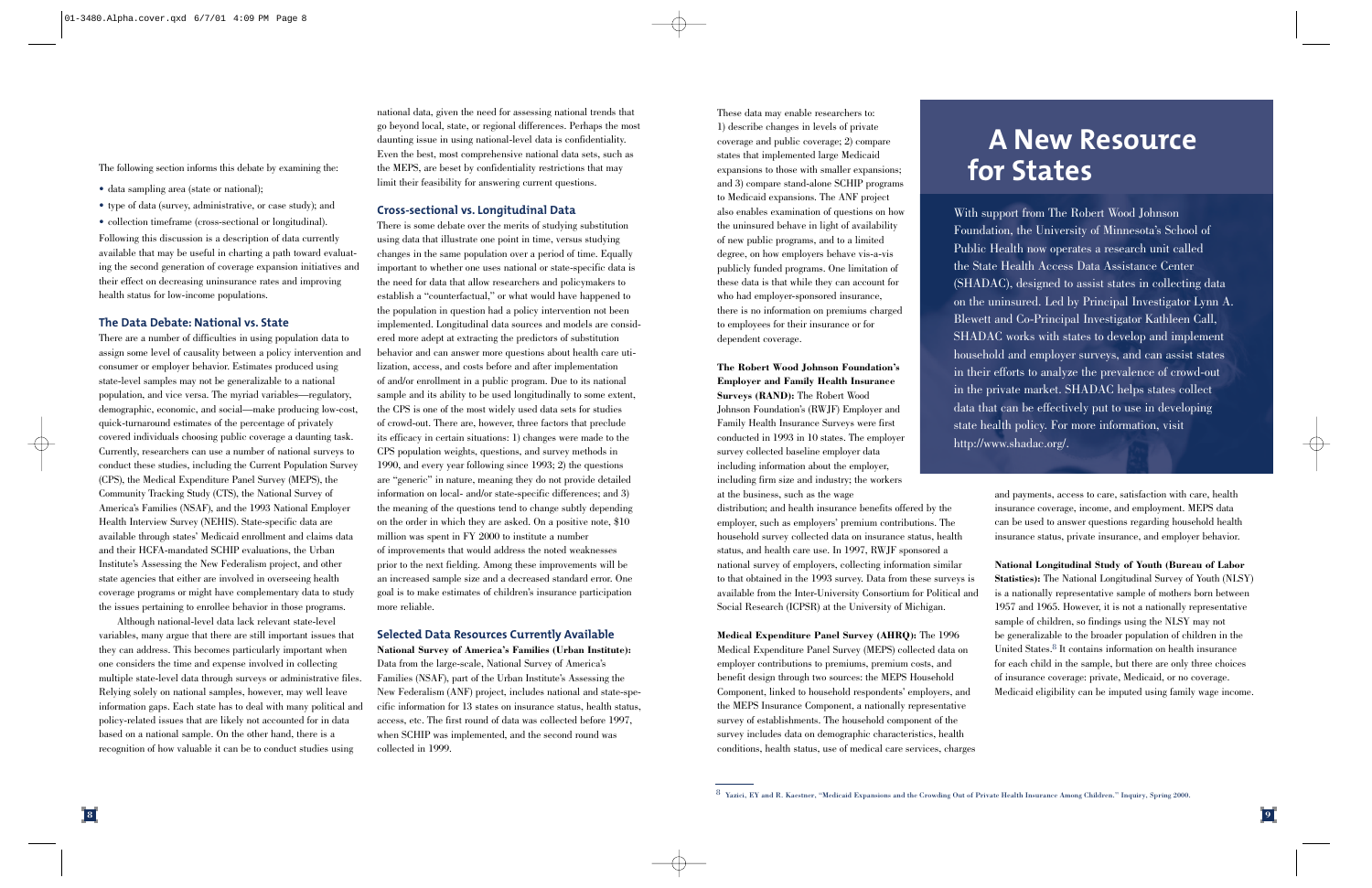# **A Research Agenda for the Next Generation of Coverage Expansions**

One of the main goals of exploring crowd-out is to gain greater insight into how policies and their implementa- tion strategies affect behavior among those with a stake in the policy. In the case of SCHIP, stakeholders span the realm from low-income children and families, providers, employers, state public health and Medicaid staff, and federal and state policymakers. At a working meeting held by The Robert Wood Johnson Foundation's *Changes in Health Care Financing and Organization* (HCFO) initiative, researchers, policymakers, and health care and children's advocates discussed a research agenda for furthering the field's knowledge of crowd-out issues. These ideas may enable health care analysts to evaluate current policies, and design new ones that will reach more of the uninsured. The following is a compilation of the questions that were considered the most crucial to study.

#### **Defining and Measuring Crowd-out**

- Should the purpose of a public program (e.g., increasing insurance rates; providing more affordable and consistent coverage; improving benefits) be taken into account when measuring substitution rates, so as to not penalize programs that will ultimately improve public health and lower the public cost of providing health care? If so, how can we define and measure crowd-out to exclude insurance substitutions made to improve accessibility and affordability?
- To what extent should the definition of crowd-out depend on what type of private insurance was dropped, as opposed to why it was dropped?
- How can the research describing the effects of Medicaid expansions on disenrollment from private coverage inform policymakers who are trying to estimate the effects of SCHIP <sup>p</sup>lans on disenrollment from private coverage?
- How will differences in administration of SCHIP (as a standalone program vs. a Medicaid expansion) affect enrollment, utilization, and crowd-out, and how will those differences affect state and federal policy?

#### **Methodological Issues**

- Given that all 50 states have now implemented a SCHIP program, how can researchers compare the level of uninsurance post-SCHIP to what the uninsurance rate would be in the absence of SCHIP? Even if fewer states had implemented SCHIP to date, how would researchers control for the myriad socioeconomic, demographic, and other environmental differences necessary for establishing the counterfactual of what would have happened in the absence of a public program?
- Is there any way to measure "spillover" effects, and thereby account for instances where an entire family drops private coverage because one or more members are eligible for public insurance?
- Where does outreach fit in to the current research methodology? Can the impact and effectiveness of specific outreach efforts be measured? Can researchers estimate enrollmentrates among targeted populations?

State legislatures and members<br>
of the research community are<br>
putting a great deal of effort into<br>
estimating the crowd-out effects<br>
of public coverage expansions.<br>
Describing Consumer and Employer Behavior<br>
What we do ch

#### **Describing Consumer and Employer Behavior**

- What role do benefits, premiums, co-payment rates, and choice of provider play in the decision to drop private coverage and enroll in public coverage? If an individual can get the same benefits in a public plan as in a private plan, do lower out-of-pocket costs create an incentive for enrollment in the public program? Which plays a larger role in consumer decision making to leave a private plan for a public one: premium costs or choice of provider?
- Who is enrolling in public insurance programs? What can policymakers learn from data on individuals' and families' prior insurance status (e.g., uninsured, individual, small or large group) and employment status (e.g., individuals who drop employer-sponsored insurance because of layoffs or other job loss, rather than financial incentives spurred by the public subsidy)?
- Can researchers measure employment status changes of adults enrolled in public programs (and parents of children enrolled in SCHIP programs) to more accurately describe the impetus behind transitions from private to public coverage?
- How do changes in the employer contribution to premiums affect enrollment into SCHIP as a substitute for purchasing more expensive private coverage?
- How do people behave during waiting periods? Do they delay obtaining care, thereby enrolling with poorer health status than they had when first applying? Do they rely on public safety-net services to receive care, thereby costing the state more money than if they had enrolled when first applying?
- How do co-payments affect the level of utilization of care under public programs?
- How will policies aimed at limiting crowd-out, both direct and indirect, affect employer behavior? Will employers drop dependent coverage but not alter their employer-sponsored insurance for their employees? Or will they cut benefits from the coverage offered to their employees?
- What effects do state-level insurance regulations and policies have on firm-level behavior? Furthermore, how will those policies affect state and federal budgets in terms of providing public resources for health insurance coverage? How do public insurance programs affect the stability and options available in the small-group market?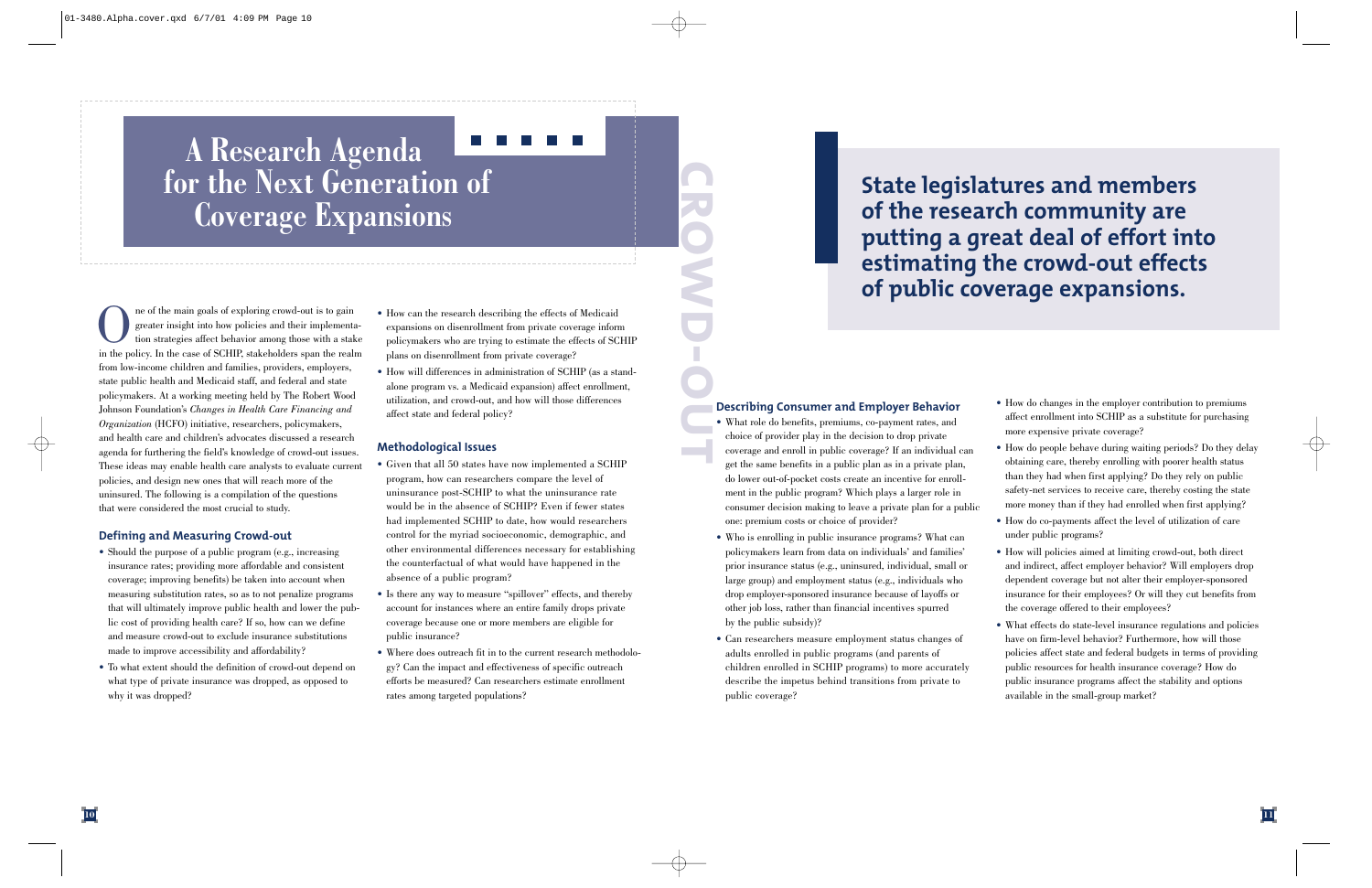# **Advancing the Field on Issues of Insurance Substitution and Crowd-out**

It comes as no revelation that the need to align policy goals with existing political realities does not always make for easy policymaking. When it comes to health care and health coverage, the question is how to make insurance coverage accessible and affordable while recognizing the need for equitable and efficient use of public funds. In addition, policymakers and researchers must deal with a number of other variables, including benefits, premiums,

co-payments, deductibles, state and federal regulations,

**The question is how to make insurance coverage accessible and affordable while recognizing the need for equitable and efficient use of public funds.**

and tax treatments and incentives that define the country's care delivery and coverage system. Consequently, defining, researching, and predicting crowd-out and its causes become complex, yet necessary, exercises in the era of insurance expansions for the un- and underinsured. What is acceptable or problematic about crowd-out depends on

individuals and families make insurance transitions, and how employers and the market respond to policy interventions aimed at helping individuals and families, researchers and policymakers can all better understand the needs of our country's uninsured and how to best meet those needs given inevitable policy, political, and financial constraints.

what policymakers are trying to accomplish in their coverage expansion programs. Since the mid-1990s, following the failure of the Health

Security Act to institute major reforms in the system, policymakers have relied upon incremental coverage expansion initiatives for discrete populations, using a combination of federal and state funding. Along with the additional freedom and flexibility that initiatives such as SCHIP offer state policymakers, however, comes a responsibility to delve deeper

> into the question of how implementation of new programs affects existing systems and constituencies.

To that end, this report offers guidance for policymakers on how to think aboutcrowd-out in the coming years and to researchers on how to build the field through research that answers questions policymakers have about public program implementation. By taking the time to examine why

**Appendix: Literature Review**<br> **Appendix: Literature Review**<br> **Appendix:** Literature Review of a policynakers,<br>
administrators, and researchers alike is the existing literature, mech of<br>
which estimates the crowd-out effec and 1992, there is no information on why shifts in insurance status took place.

#### **Cross-sectional, Longitudinal, and Case-study Data**

In addition to characterizing the literature according to the programs that were evaluated, it can be organized by the type of data used: cross-sectional, longitudinal, or case-study. Cross-sectional studies estimate crowd-out by examining the changes in insurance status of specific populations following Medicaid coverage expansions. By comparing changes in insurance coverage of Medicaid-eligible populations before and after a coverage expansion to that of similarly situated non-eligible individuals, studies using cross-sectional data estimated the share of new entrants into the program who appeared to substitute Medicaid for that private coverage. The major weakness of cross-sectional studies is that they are unable to observe actual movement from one insurance state to another at the individual level and thus, they do not provide information on how or why these shifts take place. That is, a cross-sectional analysis would be unable to detect the difference between a concurrent shift of different individuals from private coverage to uninsurance and from uninsurance to Medicaid, and the direct movement of a single individual from private coverage to Medicaid.

<sup>1</sup> Both the 1988 and 1989 Congressional Omnibus Budgetary Reconciliation Acts (OBRA) mandated that, by 1992, all states cover pregnant women and children under the age of 6 up to 133 percent of poverty, with the option of expanding coverage up to 185 percent of poverty.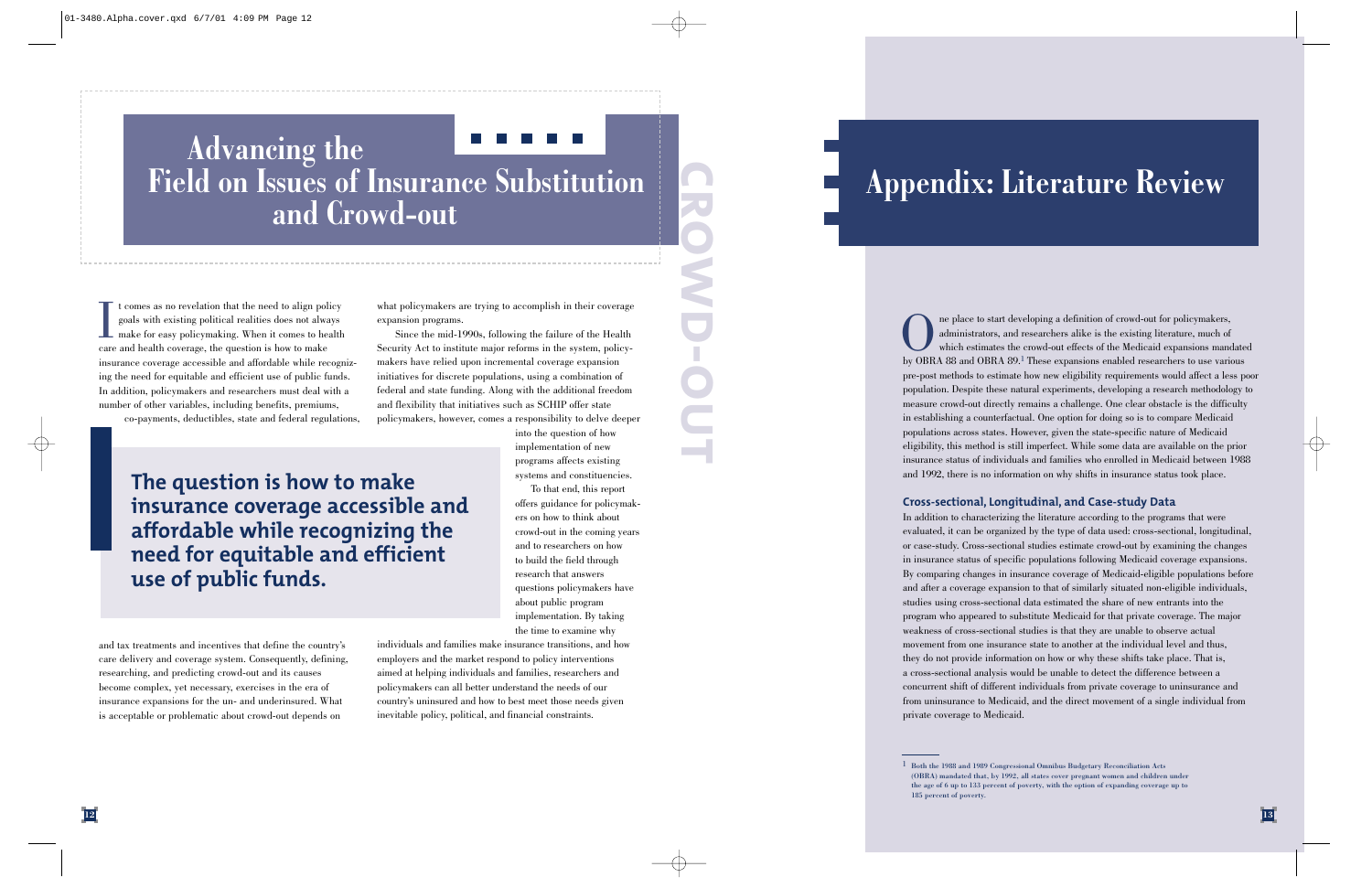Longitudinal studies estimate crowd-out by examining the insurance status of the same individuals over a period of time following a Medicaid coverage expansion. This type of analysis may provide deeper insights into how changes in Medicaid eligibility are related to insurance status changes, and the situational shifts that go along with them. There are, however, drawbacks to using longitudinal data sets for such evaluations. First, the size of the sample available in a longitudinal survey is likely to decrease as additional cohorts are added to the survey. Longitudinal surveys also are less likely to include state-specific information, making it less likely that estimate results could be compared across states.

Researchers examining crowd-out from the employer perspective take a slightly different approach. Studies using qualitative case-studies or firm-level insurance data have evaluated the employer response to Medicaid expansion programs. Rather than examining enrollment in Medicaid directly, these analyses examine the private insurance climate during periods when Medicaid eligibility was expanded. While this type of analysis does not provide a direct measure of crowd-out, these studies provide interesting information about whether employers are more likely to withdraw insurance coverage of employee dependents when a publicly financed alternative (e.g., SCHIP) is available.

Following are selected studies that demonstrate how each of these methods were put into practice and the results that followed. Although fundamentally different in their approach, each poses the question: at what point does measurable crowd-out suggest ineffective policy design?

#### **Studies Using Cross-sectional Data**

A study by David Cutler and Jonathan Gruber published by the Quarterly Journal of Economics in 1996 has become one of the benchmarks of the crowd-out literature. Using CPS data from 1988 to 1993, they took advantage of within- and across-state variability of Medicaid eligibility before and after the 1988 and 1989 OBRA mandates to study changes in insurance status for the newly eligible population of women and children. Cutler and Gruber's study described three ways of estimating how many individuals might substitute public for private insurance: 1) the decrease in private insurance coverage as a share of the persons who became eligible for Medicaid after the expansions; 2) the decrease in private coverage as a share of total Medicaid enrollment increases; and 3) the percentage decline of private coverage over a period of time that can be attributed to Medicaid enrollment.

Using the first measure, they estimated the likelihood of crowd-out resulting from a coverage expansion to be 50 percent. The second measure, which counts all new Medicaid enrollees (those who were eligible before AND after the expansion), comes

in much lower at 22 percent, ostensibly because new enrollees in traditional Medicaid were not likely to have had private insurance prior to enrolling. Finally, when measuring direct substitution of Medicaid for private coverage, the researchers arrive at a crowd-out estimate of 15 percent. This much lower estimate of crowd-out implies that levels of private coverage during the study period were affected by factors other than Medicaid expansions. The researchers suggest that a variety of factors, Medicaid being only one of them, contributed to the shift away from private to public insurance between 1987 and 1992.

Also in 1996, Lisa Dubay and Genevieve Kenney used CPS data to estimate the crowd-out effects of Medicaid expansions by analyzing changes in the probability of having Medicaid or private insurance coverage between 1988 and 1993. Unlike Cutler and Gruber or Lara Shore-Sheppard (see below), Dubay and Kenney focused on two different populations: children from families with incomes below 100 percent of poverty, and children from families with incomes between 100 and 133 percent of poverty. The control group consisted of men ages 18 to 44 in each of those populations. The researchers estimated that of the total population who enrolled in Medicaid during the study period, 14 percent of pregnant women and 17 percent of children had been eligible for private insurance. However, the crowd-out estimates were higher when it came to enrollees with incomes above 100 percent of the poverty level: 45 percent of pregnant women and 21 percent of children who became eligible for Medicaid following the expansion dropped their private coverage to enroll in the program.

In 1997, using methods nearly identical to the 1996 Cutler-Gruber study, Lara Shore Sheppard used CPS data from 1988, 1993, and 1996 to make similar crowd-out estimates, again based on the Medicaid expansions. Defining crowd-out as the reduction in private insurance coverage due to Medicaid expansions for low-income women and children, Shore-Sheppard arrived at an estimate of 15 percent for the period 1988-1993, and 30 percent for 1988-1996. The author suggests that increased enrollment in Medicaid expansion programs and larger declines in private coverage relative to new Medicaid enrollment explain the increased crowd-out effect for the 1993-1996 period.

Though it did not use the CPS, another notable study that examined cross-sectional data was conducted by Elizabeth Shenkman, et al in 1999. Shenkman and colleagues randomly selected 930 families whose children were enrolled in the Florida Healthy Kids program (Florida's SCHIP) in 1998 and surveyed them on their children's insurance coverage before enrolling in the program, including the parent/guardian's access to employer-based dependent coverage. Of the final sample of 653 children, 26 percent had access to employer-sponsored insurance (ESI), but only 5 percent had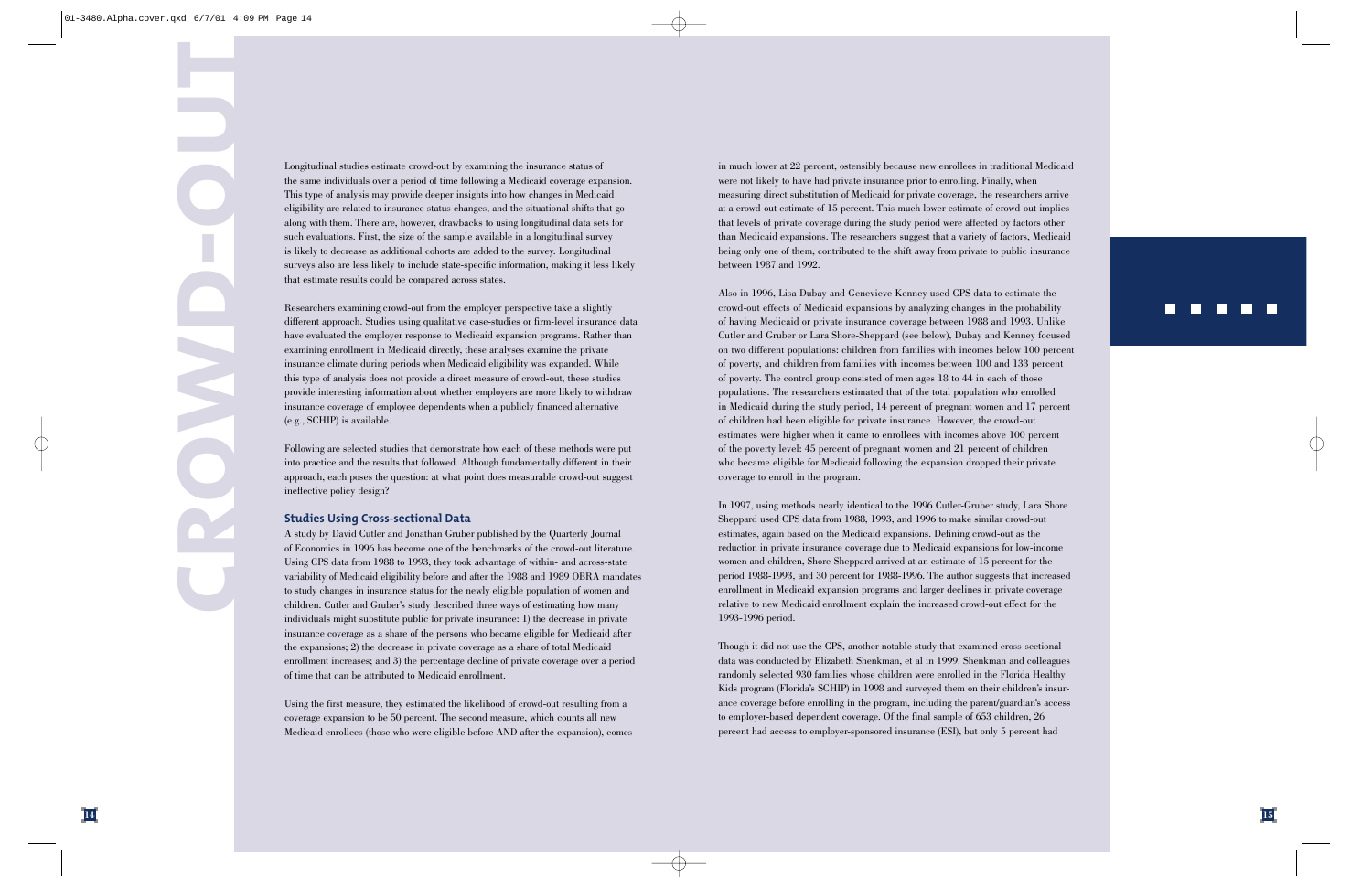been enrolled in this coverage before entering Healthy Kids. They also found that on average, enrollment in employer-based dependent coverage required a premium payment of 13 percent of their income, which for low-income workers could be prohibitively expensive. They conclude that while substitution of state-subsidized health coverage for accessible private coverage may result in fewer improvements to health care access and health status among low-income children, some degree of substitution must be expected given the economic burden of purchasing ESI.

#### **Studies Using Longitudinal Data**

In 1998 Kenneth Thorpe and Curtis Florence used the National Longitudinal Survey of Youth (NLSY) to examine changes between 1990 and 1994, during which time enrollment in private coverage was declining for many reasons not necessarily related to the Medicaid expansions. Thorpe and Florence looked at: 1) increases in Medicaid enrollment among low-income children, stratified by previous health insurance status; 2) health insurance status of parents with Medicaid-enrolled children; and 3) shifts in employment status by parents who were covered under ESI, after their child switched from ESI to Medicaid. They found that the majority of new Medicaid enrollees were uninsured during the year prior to their enrollment and only 16 percent of newly enrolled children in Medicaid had access to private insurance through a parent at the time of their enrollment. The study notes that the major factor driving new enrollees into Medicaid during the early 1990s was the loss of private insurance due to a recession and subsequent high unemployment rates.

In 1999, Linda Blumberg, Lisa Dubay, and Steve Norton released a study that used the Survey of Income and Program Participation (SIPP) panel data starting from 1990 to examine the movement of children from private insurance into Medicaid during the early 1990s. The study compared changes in insurance status for children in poor or near-poor families for two populations of children: ages 1 through 6, and ages 7 through 11. The older children were not eligible for Medicaid under the expansion and were used as a control. The authors report that 23 percent of the movement into Medicaid from private coverage was due to crowd-out. They found no evidence, however, of substitution among those who were already uninsured. When all movement into Medicaid was considered, the crowd-out estimate was lowered to 4 percent.

Finally, in 2000 Esel Yazici and Robert Kaestner used the NLSY to track changes in insurance status over a four-year period following the implementation of Medicaid expansions in 1988. Estimates were made using a treatment group of children who became eligible because of the expansions, with a control group of children who were either always eligible or never eligible before and after the expansions occured. Defining crowd-out as "the percentage increase in Medicaid enrollment that could be attributed to children who would have had private insurance," Yazici and Kaestner estimated the crowd-out effects based on four different types of eligibility status:

1) eligible for Medicaid before and after the expansions; 2) became eligible due to the expansions; 3) became eligible due to family loss of income; and 4) never eligible for Medicaid (even in the cases of loss of income). Their estimates ranged from 0 to 33.2 percent, but on average they found that 18.9 percent of Medicaid enrollment during that four-year period came from children who would have been insured in the absence of the Medicaid program.

#### **The Case-study Approach**

Jack Meyer and colleagues at the Economic and Social Research Institute (ESRI) in 1999 collected data from employers and employees on how much they knew about SCHIP, and their perspectives on how SCHIP might affect their benefits. They found that 19 percent of employers surveyed would consider dropping dependent coverage to provide financial relief, and/or to provide parents with an incentive to enroll their children in what may be better coverage under SCHIP. The study also found that employers with low-wage workers are the most likely to drop dependent coverage. Since a number of employees in such firms are likely to have difficulty affording their share of the premium, a transfer to SCHIP in these cases may be considered a helpful rather than a harmful development. The study goes on to say that the percentage of employers who would consider dropping coverage dropped significantly when they were told that their employees' children would face a waiting period before becoming eligible for SCHIP coverage. Among the study's conclusions was that employers are genuinely concerned about their employees' welfare, and that these concerns should be taken into account when designing policies that discourage "push-out" by employers.

Using a combination of CPS and firm-level data supplied by the Health Insurance Association of America and KPMG/Peat Marwick, Shore-Sheppard, Thomas Buchmueller, and Gail Jensen (1998) examined how firms and employees responded to Medicaid expansions. The researchers found that Medicaid expansions did not result in firms dropping health insurance coverage altogether, nor did they affect the portion of the insurance premium workers were required to pay. While there was a small indirect relationship between a firm's percentage of Medicaid-eligible workers and the employer's provision of dependent coverage, the researchers note that among the firms sampled in the CPS that provided employer-sponsored insurance, a small fraction did not offer dependent coverage. Thus, while the estimate was statistically significant, the market impact of this estimate must be taken within the context of the labor market characteristics of the CPS sample. The findings of this study suggests that employees did not lose access to private group insurance as a result of Medicaid expansions. Thus, while Medicaid enrollment increases during the late 1980s probably included Medicaid-eligible workers who could have taken up private coverage, it appears that the impetus for the substitution was made on the part of the employee, rather than the employer.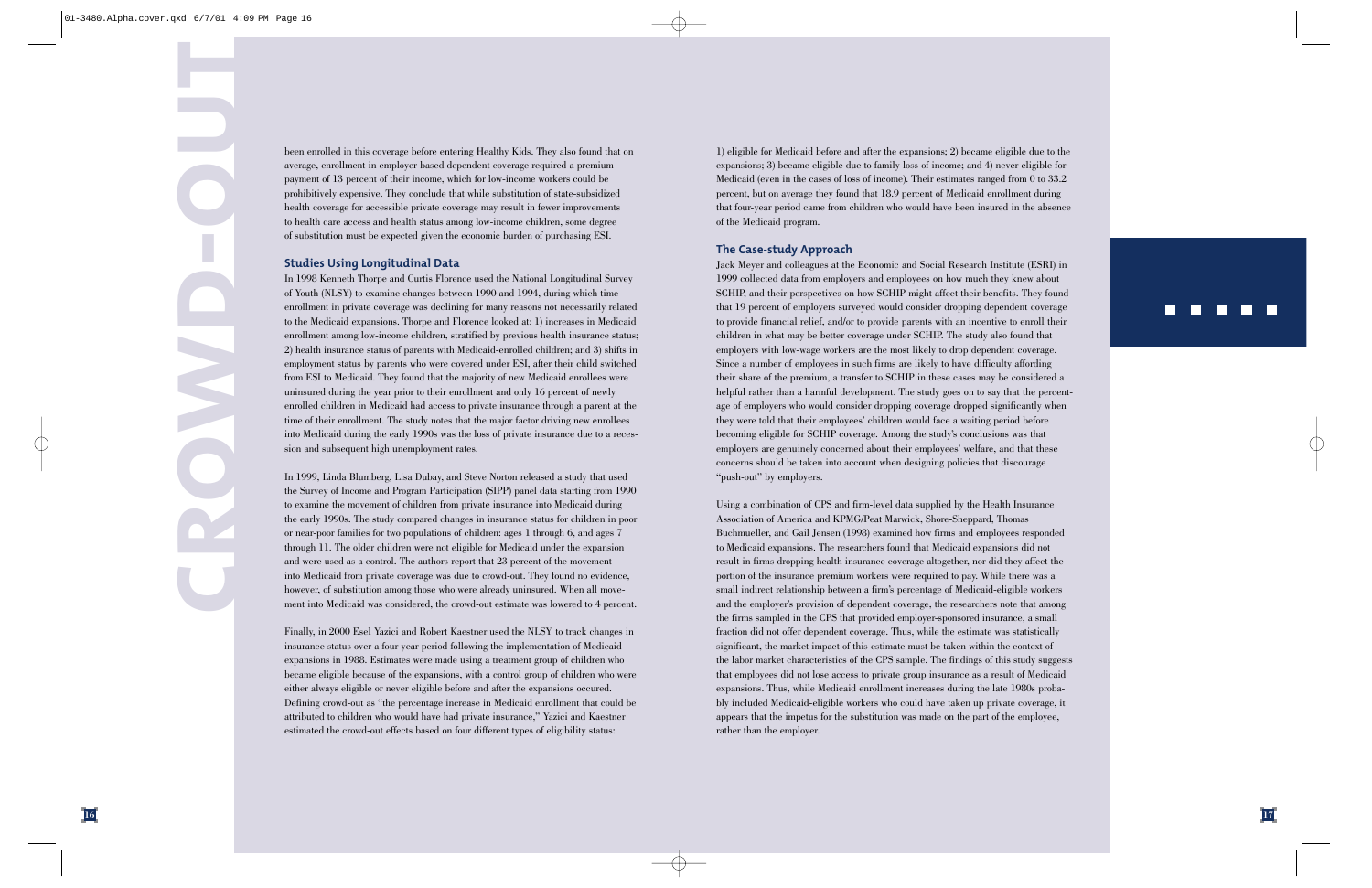

Controversy over crowd-out analyses stems from widely divergent estimates reported by different studies. For instance, the cross-sectional study by Cutler and Gruber published in 1996 has thus far elicited the highest crowd-out estimate, finding that for every two people who enrolled in the Medicaid program, one person dropped his/her private coverage.3 Conversely, the longitudinal study by Blumberg, Dubay, and Norton in 1999 reported that crowd-out only accounted for 23 percent of people who moved to Medicaid from private coverage. Of the total movement into the Medicaid program, both from private coverage and from the uninsured, only 4 percent was attributable to crowd-out. Obviously, some of this difference has to do with how crowd-out is defined, what population is used to develop a counterfactual, what type of data are used, and what controls are included in the equation.

In the end, these findings suggest that a reasonable estimate for crowd-out falls somewhere between the two poles. However, it is critical to recognize that none of the above studies take into account the benefits covered under private and public insurance plans, or other non-cost based reasons individuals may have sought public insurance over a private option. Despite the disparity among studies' findings, each advanced the field's understand of the effects of coverage expansions.

# **Credits**

This report was prepared by the Academy for Health Services Research and Health Policy under The Robert Wood Johnson Foundation's *Changes in Health Care Financing and Organization* (HCFO) program. The program supports the research, policy analysis, demonstration, and evaluation projects that examine major changes in health care financing and organization issues with implications for current public policy. The Academy for Health Services Research and Health Policy serves as the Foundation's national program office for this initiative.

#### **Many Thanks to:**

Thomas Buchmueller, Lisa Dubay, Jonathan Gruber, Gail Jensen, Robert Kaestner, Susan Marquis, Jack Meyer, Alan Monheit, Michael Rothman, Kathy Schwartz, Elizabeth Shenkman, Lara Shore-Sheppard, Kenneth Thorpe, Alan Weil, and Benjamin Wheatley for their assistance in producing this report.

#### **Written by:**

Tanya T. Alteras

**Designed by:**

Bremmer & Goris Communications, Inc.

#### **HCFO Staff:**

Anne K. Gauthier – Program Director Deborah L. Rogal – Deputy Director Jason S. Lee, Ph.D. – Senior Research Manager Bonnie J. Austin, J.D. – Associate Kathryn E. Martin – Associate Junette L. McWilliams – Research Assistant

#### $\Box$ n n T O

<sup>3</sup> Not all of those who dropped private coverage enrolled in Medicaid. See "Expansions in Public Health Insurance and Crowd-out: What the Evidence Says," by Lisa Dubay. Kaiser Family Foundation web site (www.kff.org/content/1999/19991112m/dubay.pdf).